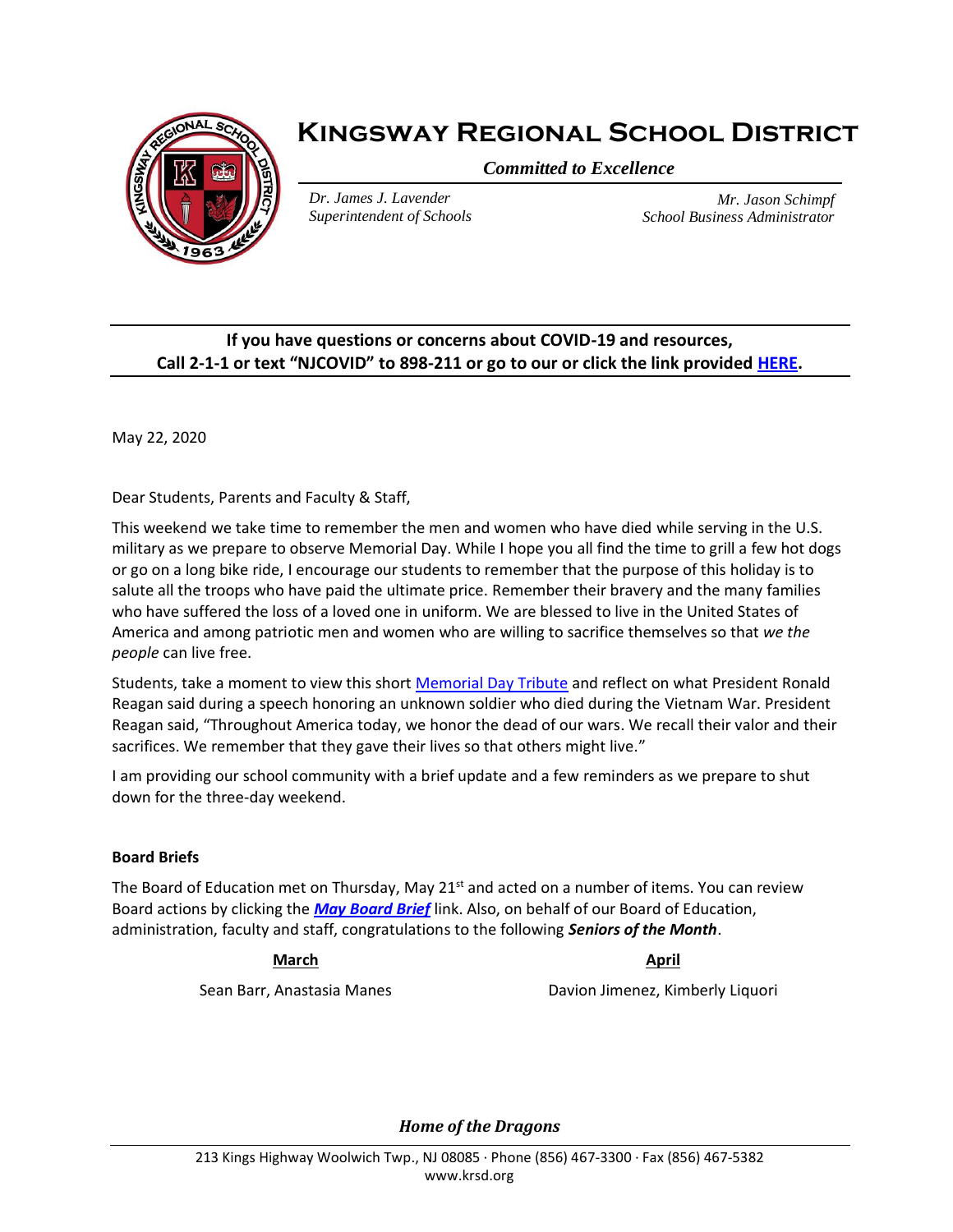#### **Yearbooks**

Due to production hurdles generated by the pandemic, we anticipate the arrival of this year's publication to be pushed to the middle of June and we will plan for you to pick up yearbooks as soon as possible. However, we are excited to share with our seniors, for the first time in school history, a sneak peek of the Lancer by clicking [2020 Vision: Unprecedented Times, Unforgettable Memories.](https://ensemble.kingsway.k12.nj.us/Watch/lancer2020) Enjoy!

#### **Senior Updates**

- *End-of-Year Instructional Calendar*. In response to a number of inquiries, please be advised that the academic year for seniors continues through June 17<sup>th</sup>. I want to clarify this because I understand that some of you may be confused since the preceding individual graduation ceremonies naturally signal the end of the academic year. However, this is not so and school continues in accordance with the instructional calendar below. Those seniors who need to retain borrowed technology to continue with school work may do so. Mr. Allen will follow up with individual students to confirm technology needs.
- *Graduation Plans*. Kingsway's plan was sent out earlier this week but I am providing it here again for your convenience. [Class of 2020 Graduation Plan.](https://www.krsd.org/cms/lib/NJ01912751/Centricity/Domain/121/Superintendent%20Senior%20Graduation%20Update%205.20.2020.pdf)
- *Scheduling 436 Individual Graduation Ceremonies*. High School Principal Melvin Allen will communicate to all of our seniors no later than Tuesday of next week to inform you of the date and time of your ceremony.
- *Advocacy for Live, In-Person Ceremony*. Kingsway continues to be a leading voice in advocating for a live, in-person graduation ceremony, provided that measures recommended by the CDC are followed. Joining Kingsway are all 14 high schools from Gloucester County as well as a number of other high schools from Atlantic, Salem, Ocean and Bergen Counties. Strengthening our cause, Senate President Sweeney petitioned Governor Murphy on Thursday to consider our request.
	- o [Sweeney Fires Off A Letter to Murphy Seeking In-Person Graduations.](https://www.insidernj.com/sweeney-fires-off-letter-murphy-seeking-person-graduations/) Insider NJ, May 21, 2020
	- o [Legislators call on Murphy to Allow in-person high school graduation ceremonies.](https://www.pressofatlanticcity.com/education/legislators-call-on-murphy-to-allow-in-person-high-school-graduation-ceremonies/article_b5ffdc3d-21f3-5323-bb6c-d9691e648f2f.html) The Press of Atlantic City, May 21, 2020.
	- o [I think it's unfair to take these opportunities away](https://thesunpapers.com/2020/05/20/i-think-its-unfair-to-take-these-opportunities-away/). The Sun Newspapers, May 20, 2020
	- o [Gloucester County Superintendents Advocate with One Voice](https://www.krsd.org/cms/lib/NJ01912751/Centricity/Domain/121/GloCo.%20Superintendent%20Letter%20to%20SenPresident%20and%20AsmSpeaker%205.13.2020.pdf)*, May 12, 2020*

#### **End-of-Year Instructional Calendar**

The end-of-year instructional calendar was sent out on May 10<sup>th</sup> but is being provided again as a reminder for all students, Grades 7-12. The following instructional calendar will take our students through to the end of the school year.

| Monday, May 25 <sup>th</sup>                    | Memorial Day: School Closed |
|-------------------------------------------------|-----------------------------|
| Monday, June 1st – Friday, June 5 <sup>th</sup> | AP Exams: Makeups           |